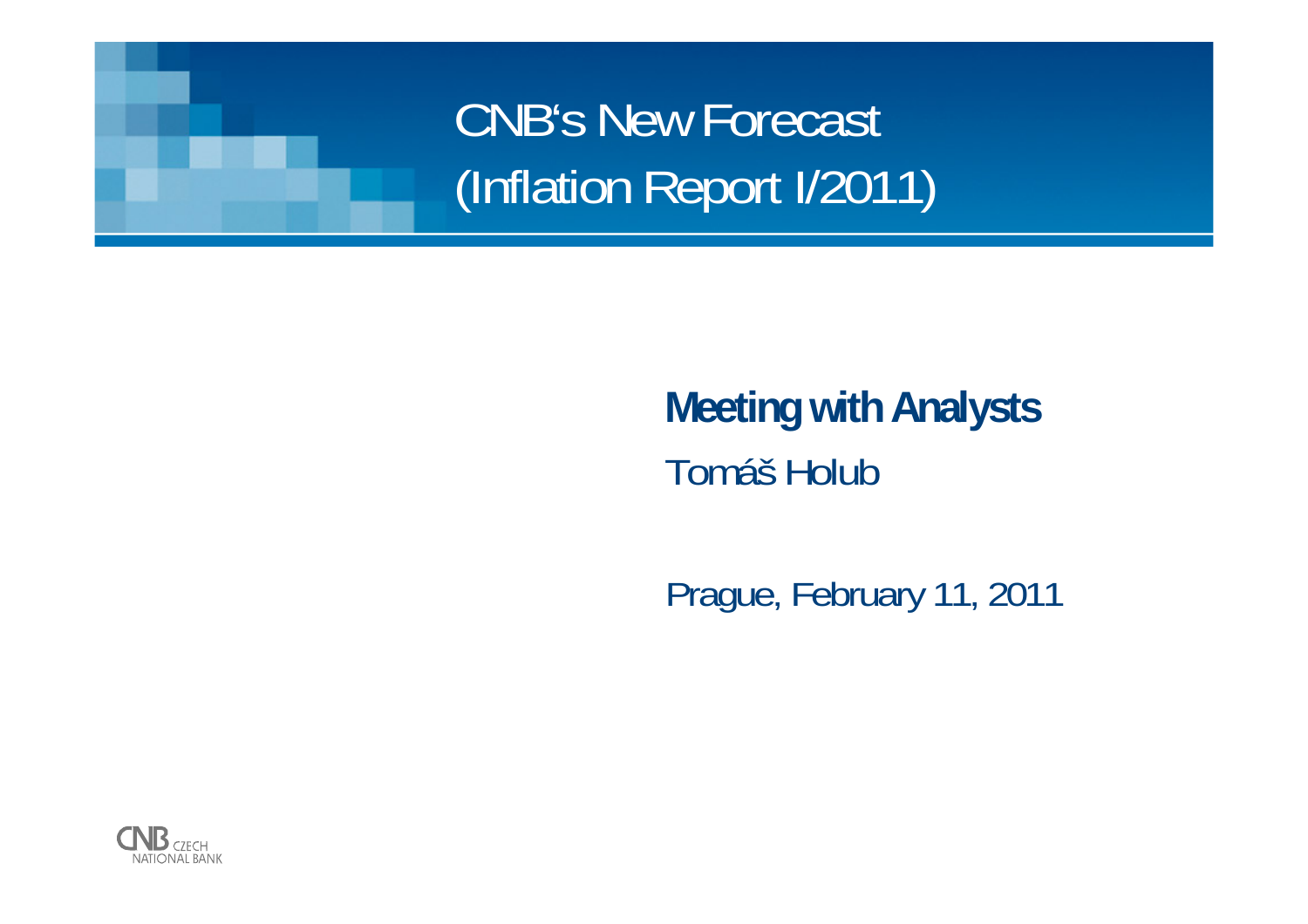# Summary of the Inflation Forecast

- Inflation will remain close to the 2% target.
- Food price growth will speed up further in the near term. Core inflation will turn positive in 3Q 2011. The growth of administered prices will remain around 4%.
- In the EA, interest rates will gradually increase, while a moderation in the currently high growth of both the GDP and PPI is expected.
- Some inflationary pressures will start to emerge gradually due to faster wage growth, economic recovery in 2012 and increasing profit margins. Import prices will reflect the gradual CZK appreciation.
- The GDP will grow by 1.6% in 2011 and 3.0% in 2012. The labour market is still relatively weak and its recovery will be uneven.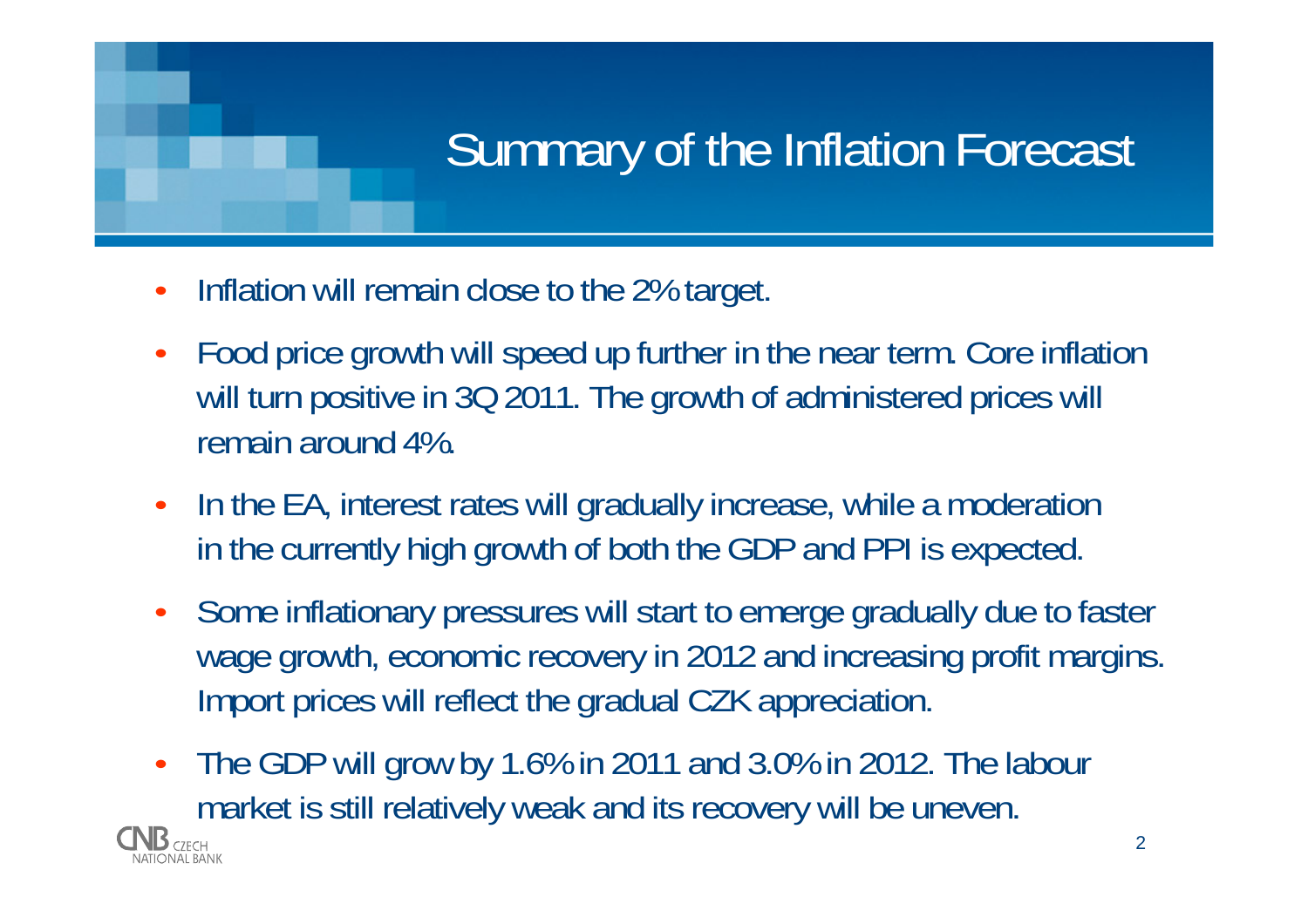## Headline Inflation Forecast



• Inflation forecast stays close to the 2% target during the entire forecast horizon.

Ational bank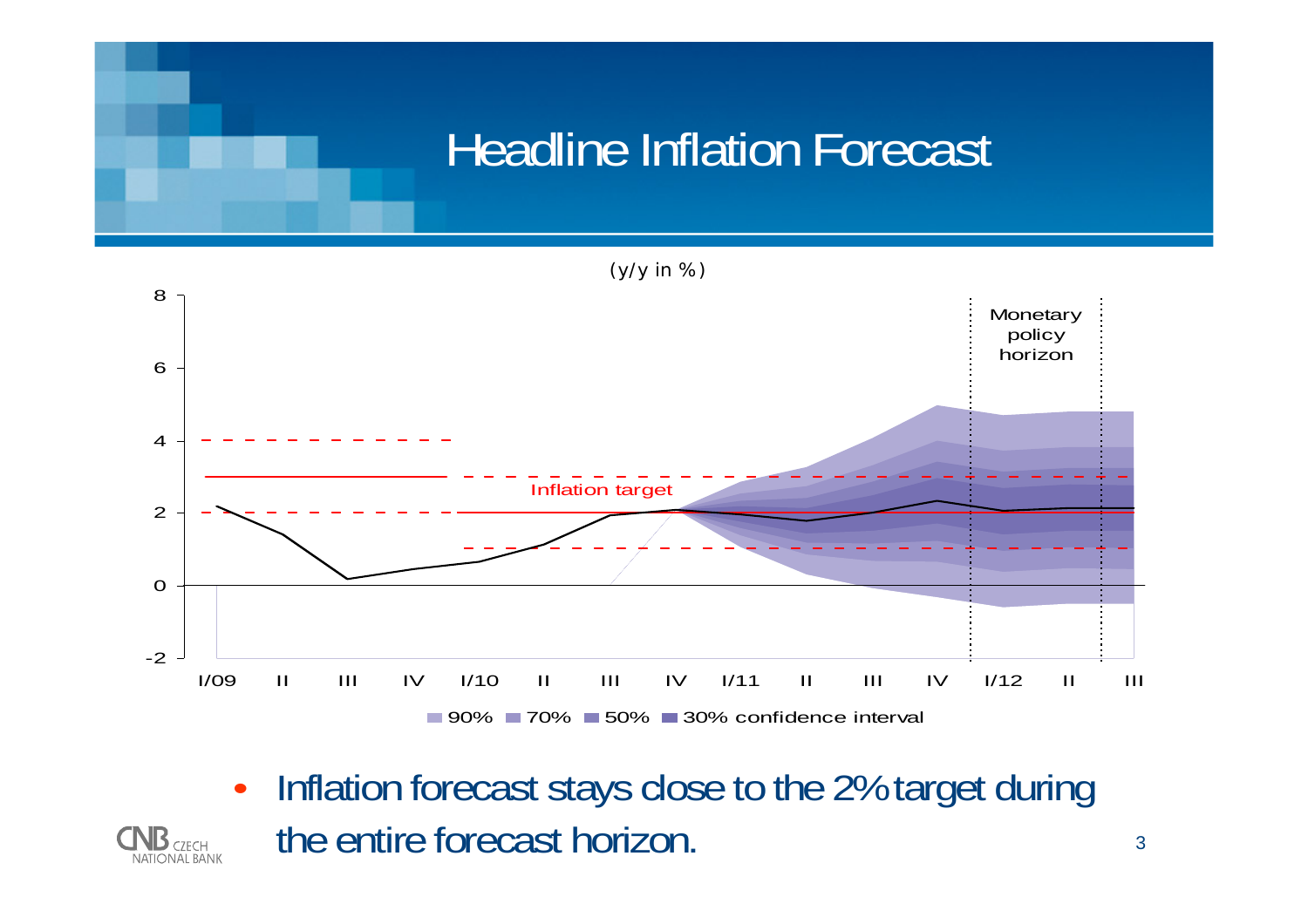## MP-Relevant Inflation Forecast

(y/y in %) -202 468I/09 II III IV I/10 II III IV I/11 II III IV I/12 II III90% **■ 70% ■ 50% ■ 30% confidence interval** Inflation target **Monetary** policy horizon

4• MP-relevant inflation will increase to the target and stay there for most of the forecast horizon.

Ationai rank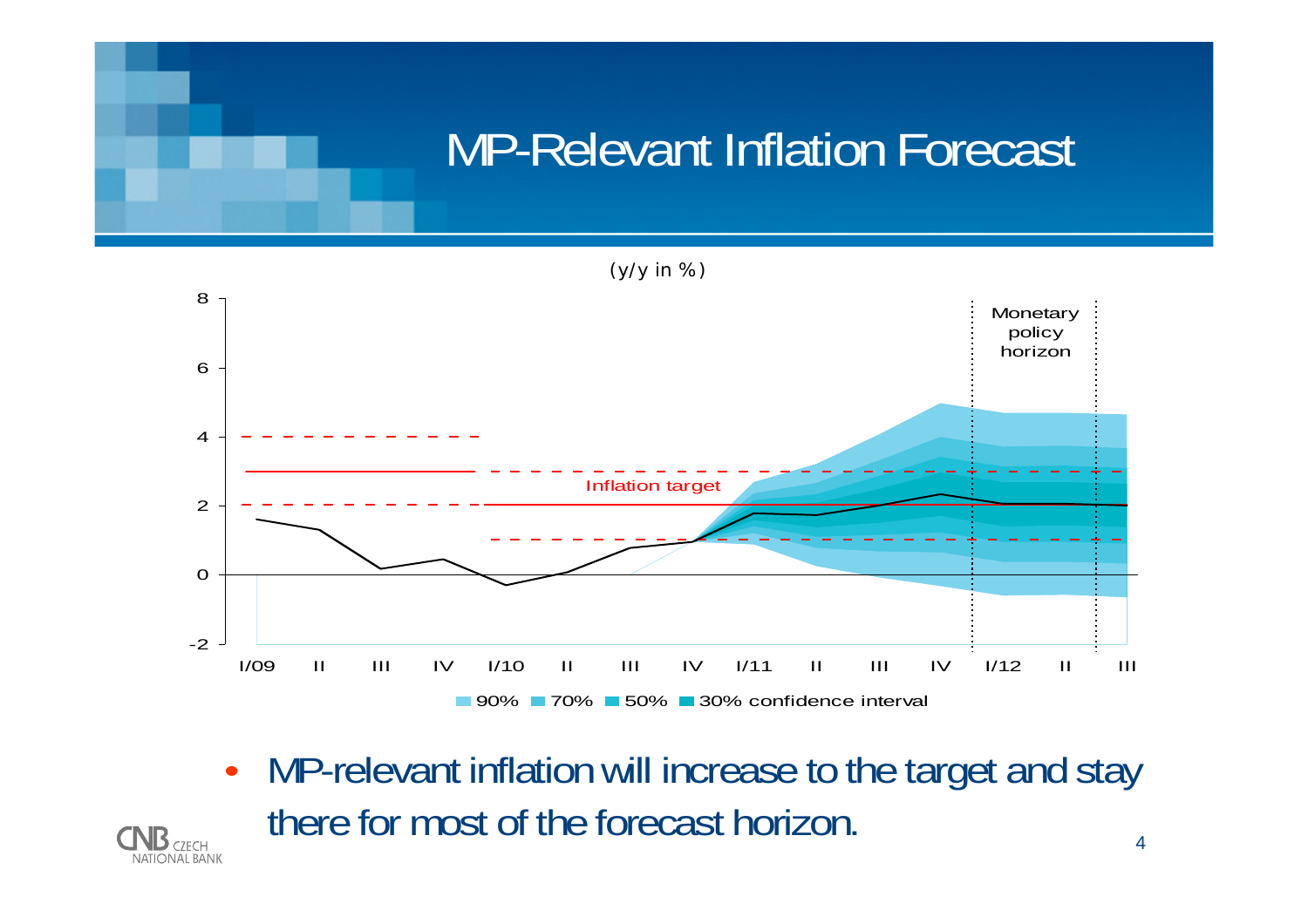## Market and Administered Prices



- Net inflation will gradually speed up from the low levels.
- Administered price growth will move around 4%.

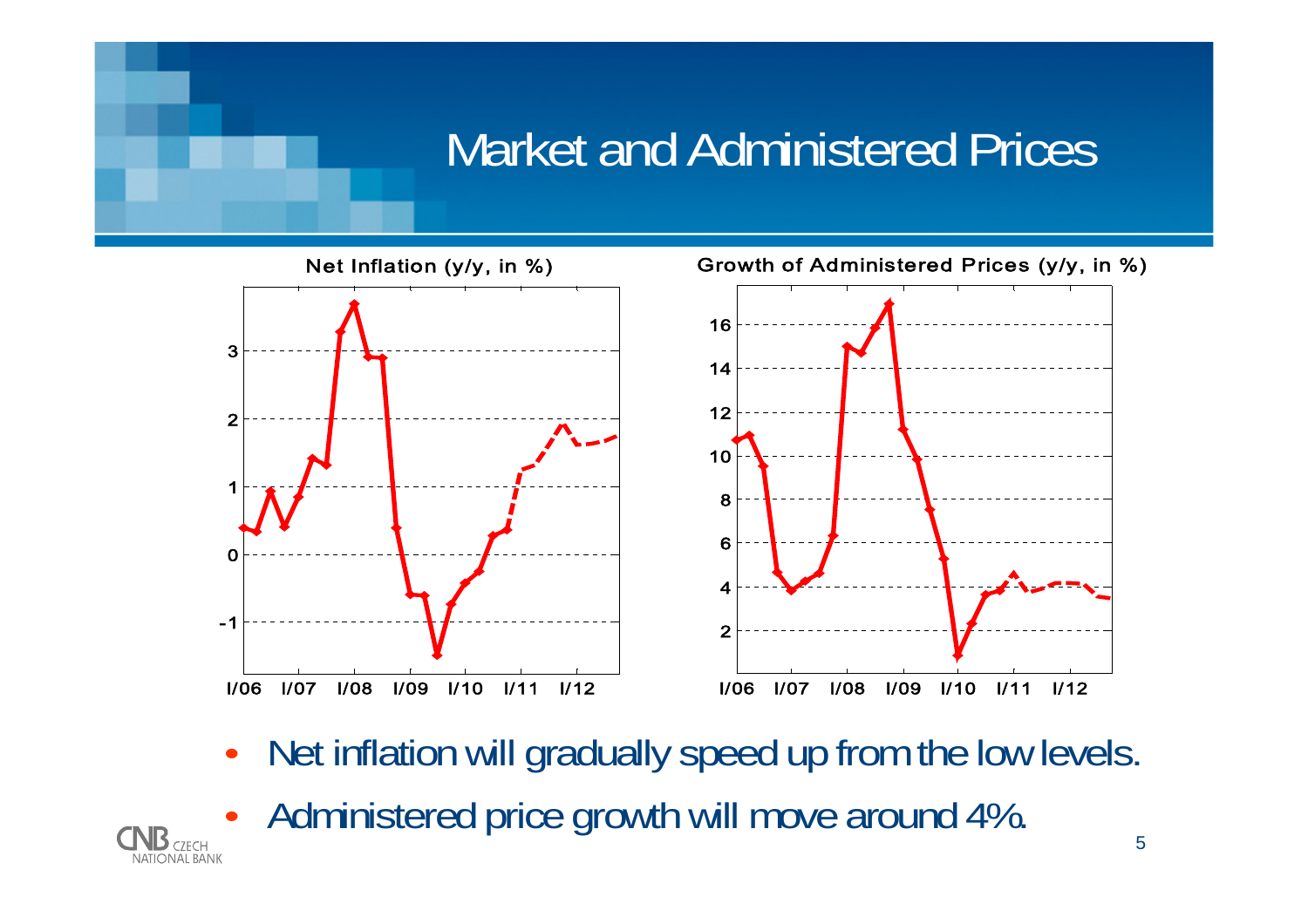#### Core Inflation and Food Prices



Increasing core inflation in 2011-2012 together with the ongoing – albeit gradual – economic recovery.

6 • High agricultural prices  $\Rightarrow$  food prices in the near term.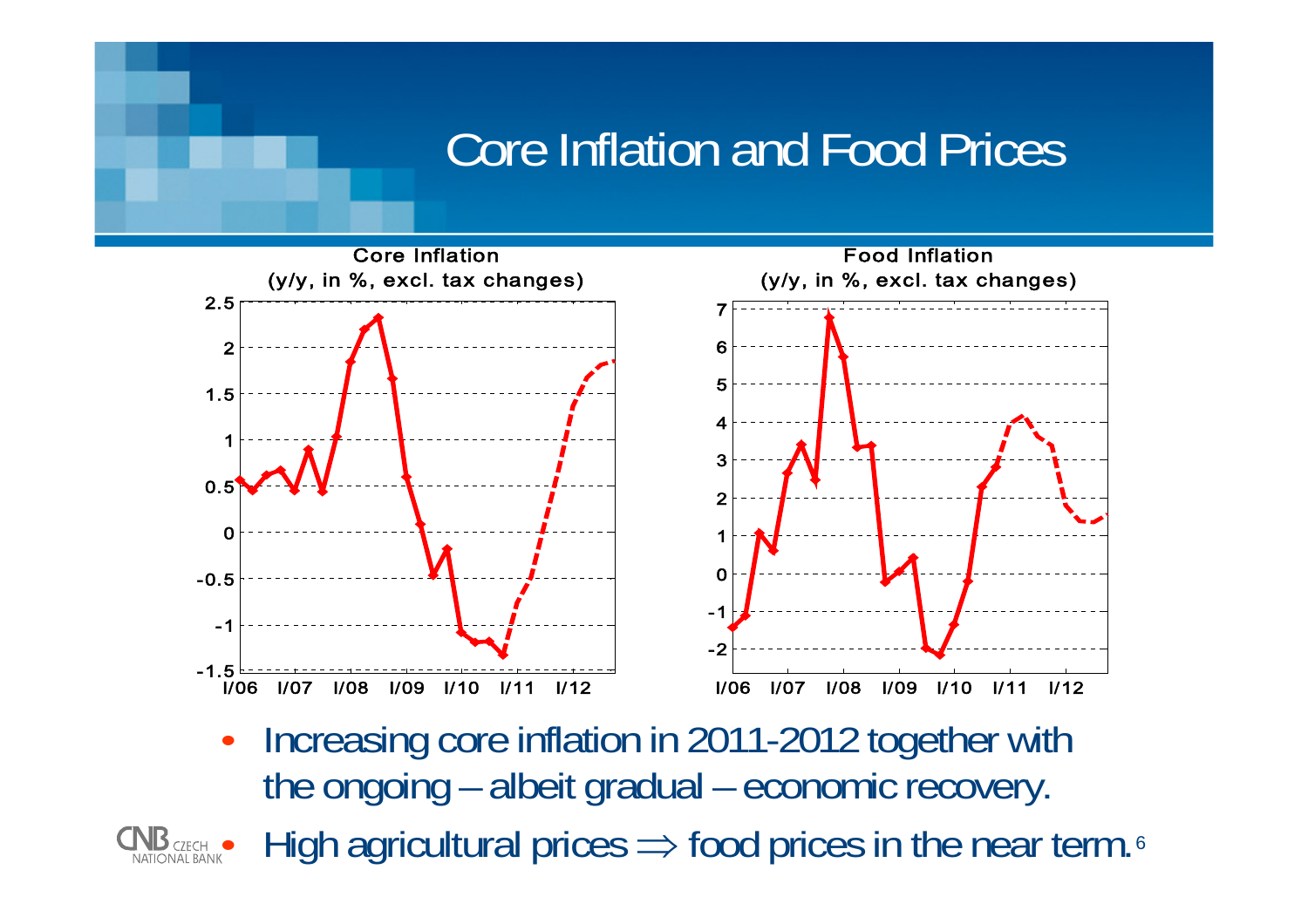#### External Assumptions



• Two key drivers of the outlook: German current solid performance and higher commodity prices.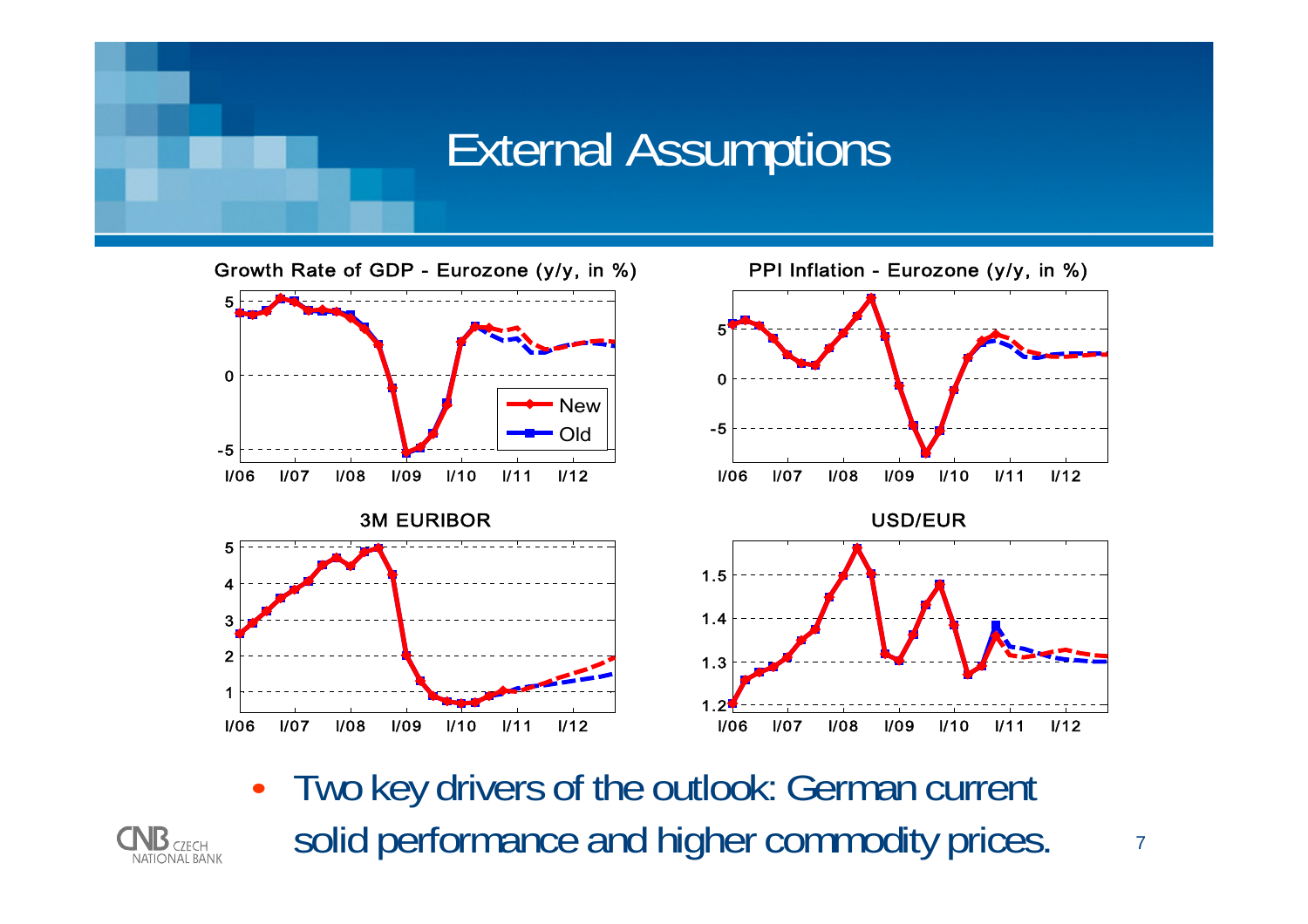#### Domestic Costs vs. Import Prices



• Domestic inflation pressures currently not apparent, but will start to increase; vs. downward impact of import prices. • Gradual correction of the depressed margins.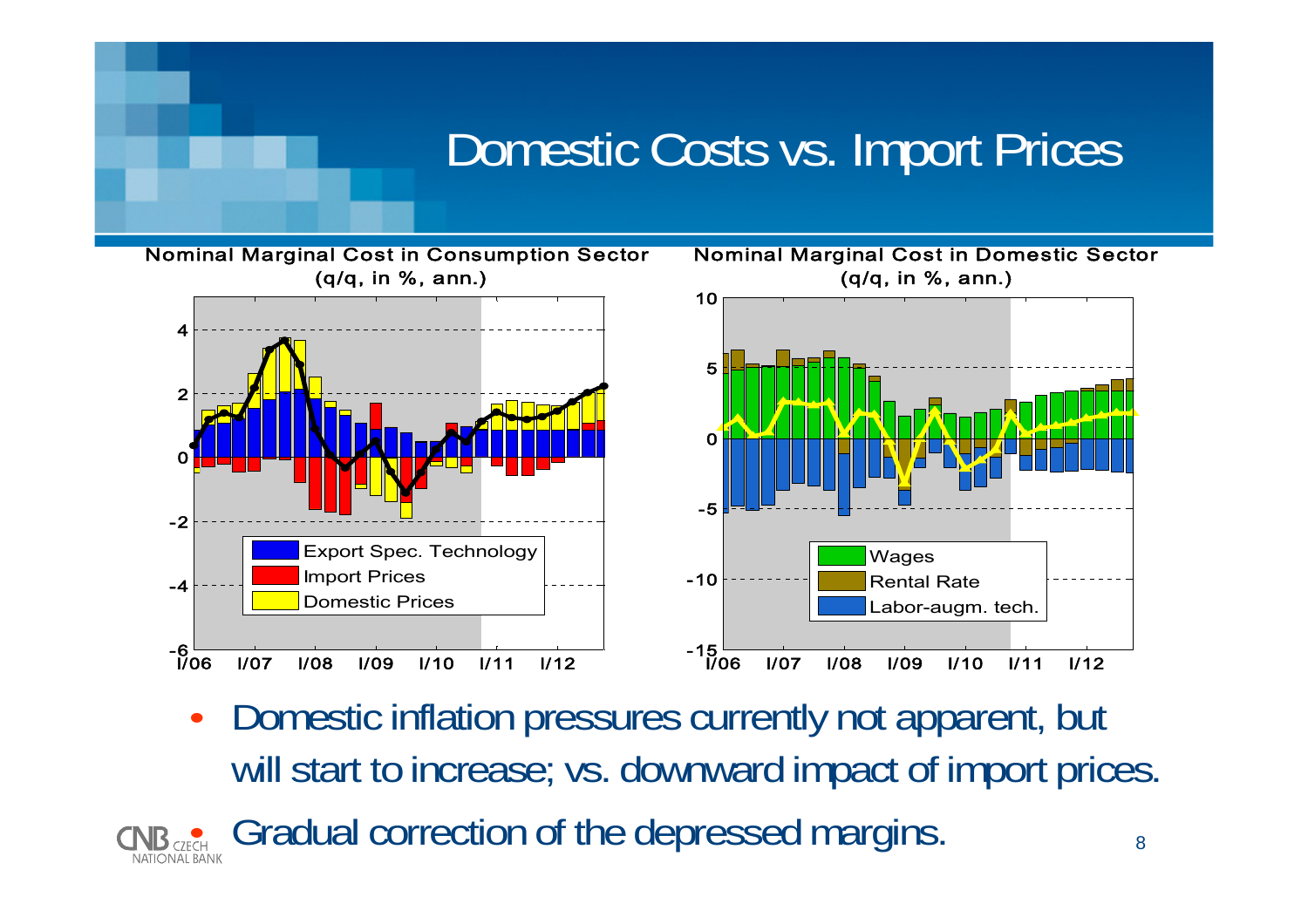#### Exchange Rate Forecast



• The nominal exchange rate will gradually appreciate.

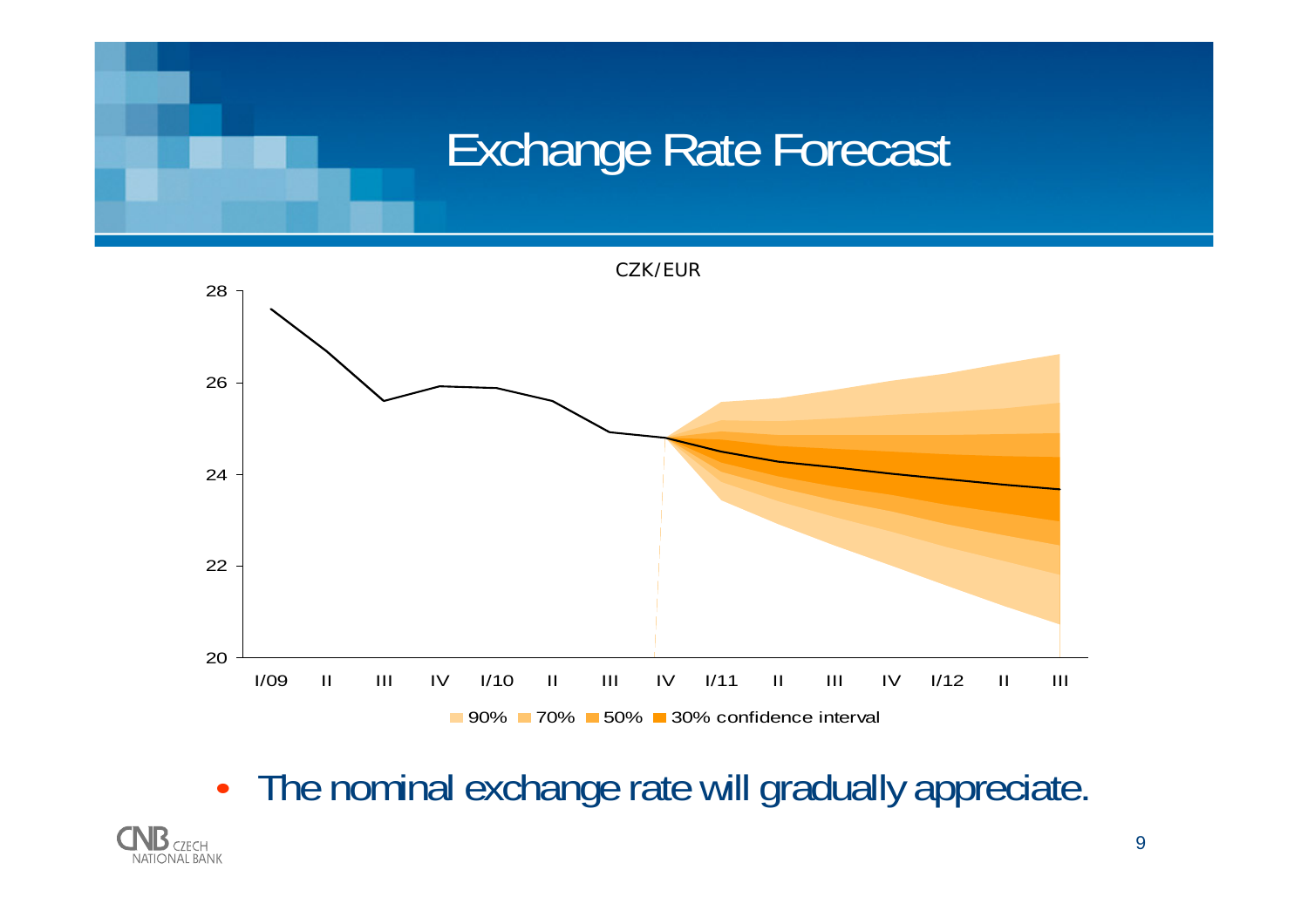# GDP Growth Forecast (i)

GDP (y/y growth rate)



- The y/y GDP growth will slow down during 2011.
- Averages for 2010: 2.4 %; 2011: 1.6 %; 2012: 3.0 %.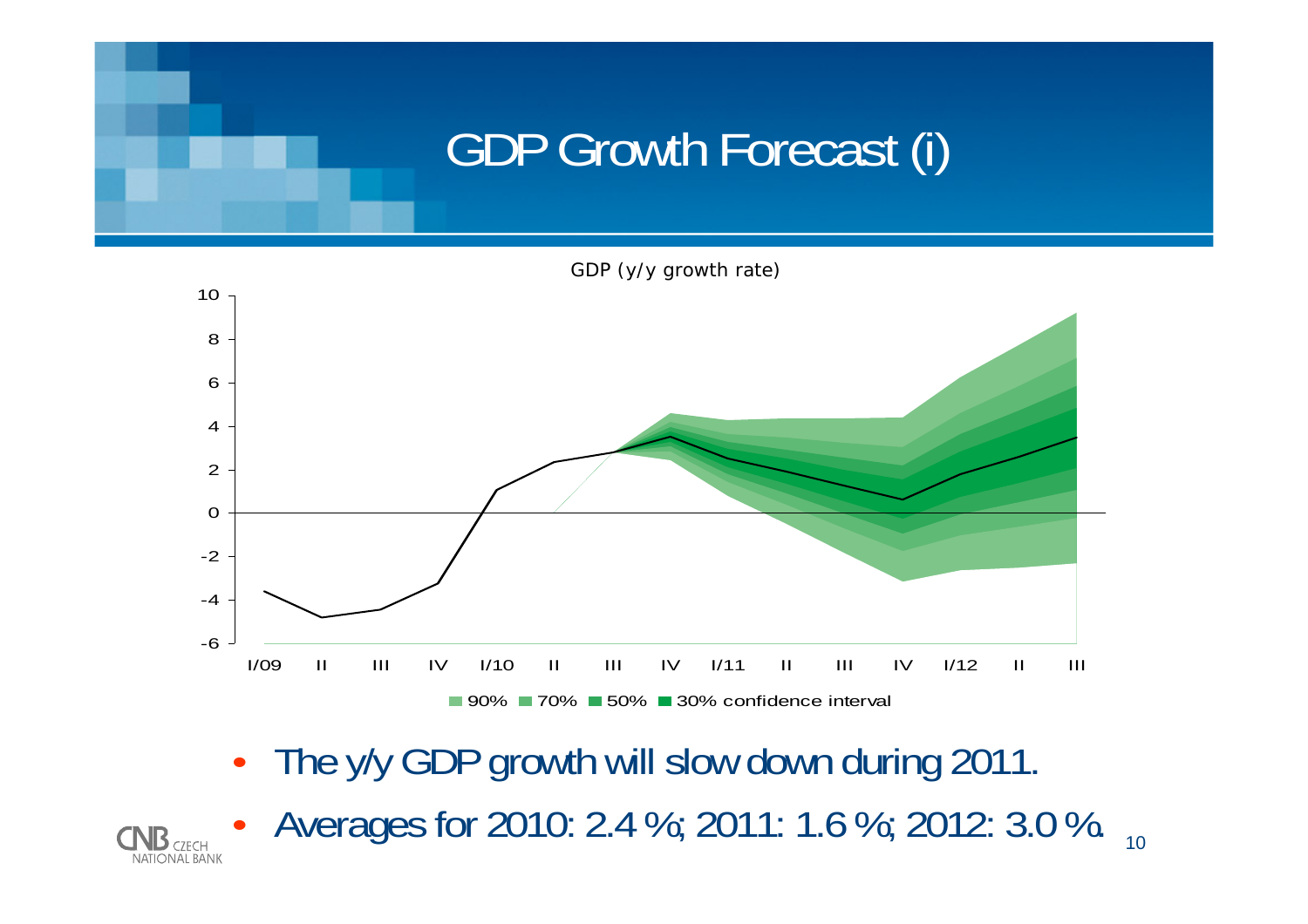## GDP Growth Forecast (ii)



• In (annualised) q/q terms, the forecast predicts a slowdown at the beginning of 2011 due to fiscal consolidation, end of the solar boom etc.

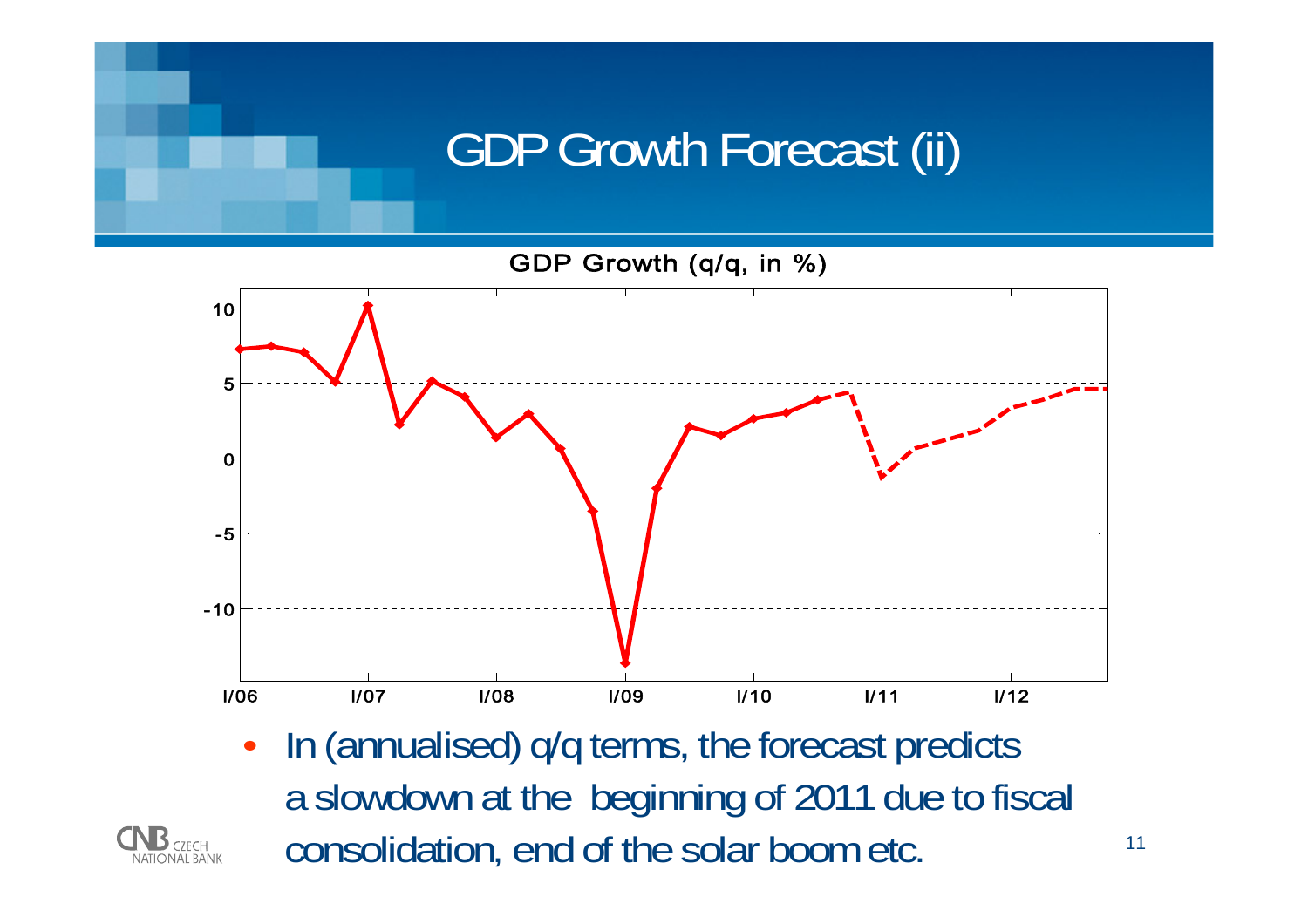## Forecast of Aggregate Demand



• All major demand components will slow down in 2011.

**NATIONAL BANK**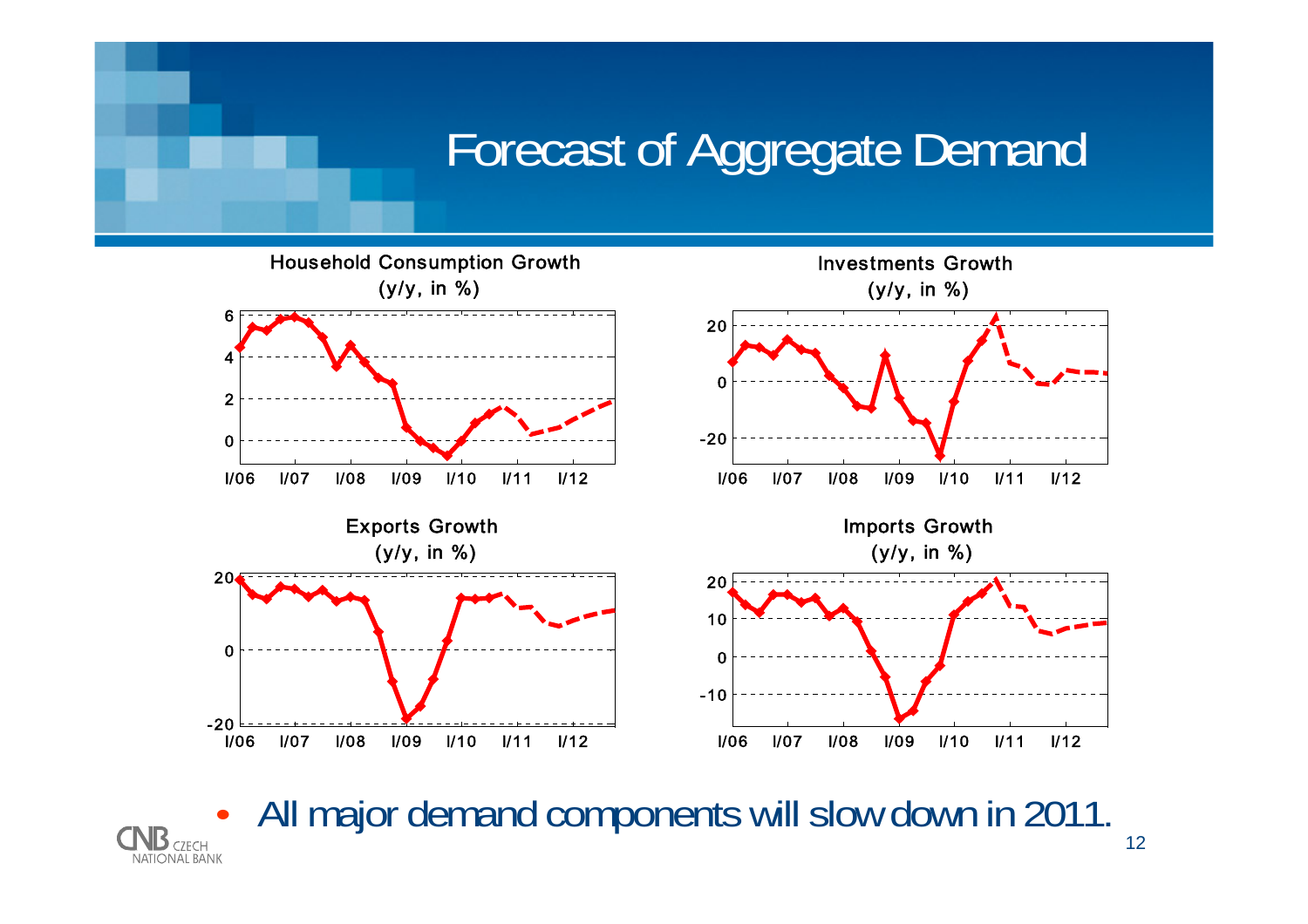#### Public Budgets



**Public budget deficit Structural deficit (EC) Real government consumption (y-o-y %)**

• The forecast still expects a decline of public budget deficits toward 4% of GDP due to fiscal consolidation.

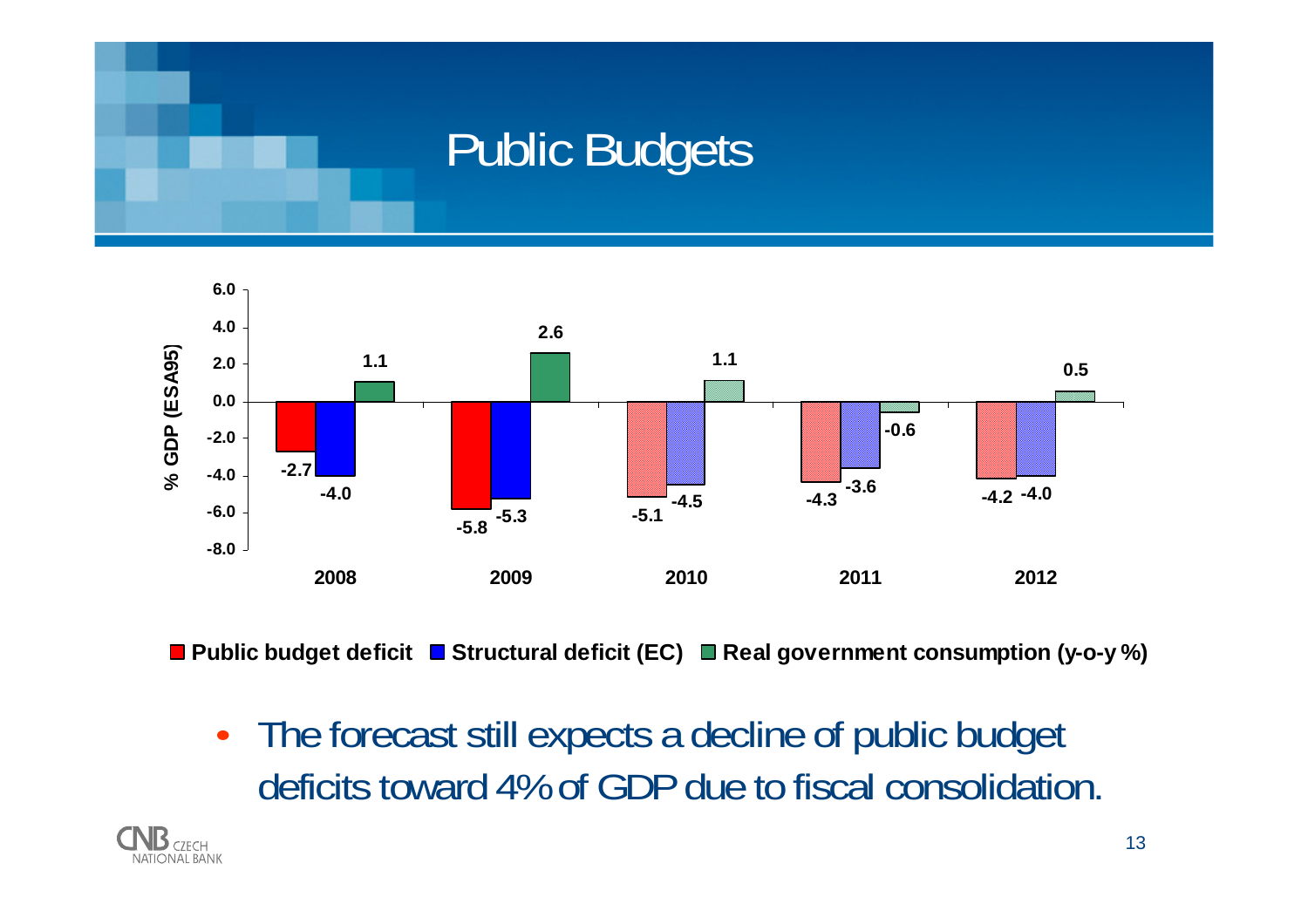#### Labour Market Forecast



- The private sector wage growth will start to pick up.
- Unemployment will fall only gradually until 2H 2012.

**TIONAL RANK**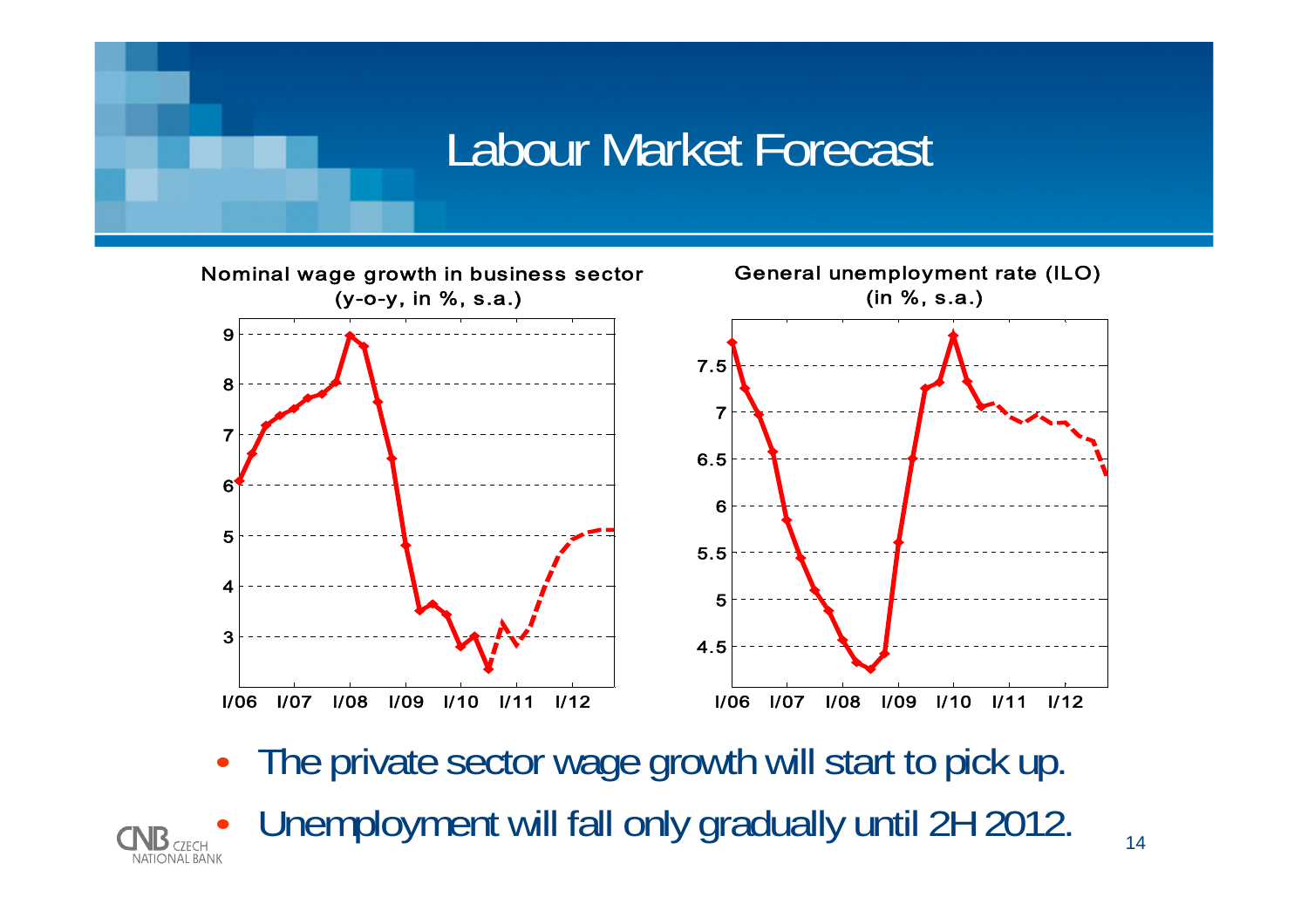#### Interest Rate Forecast



• Stability of market interest rates close to their current levels initially, followed by a gradual rise in rates as from the end of 2011.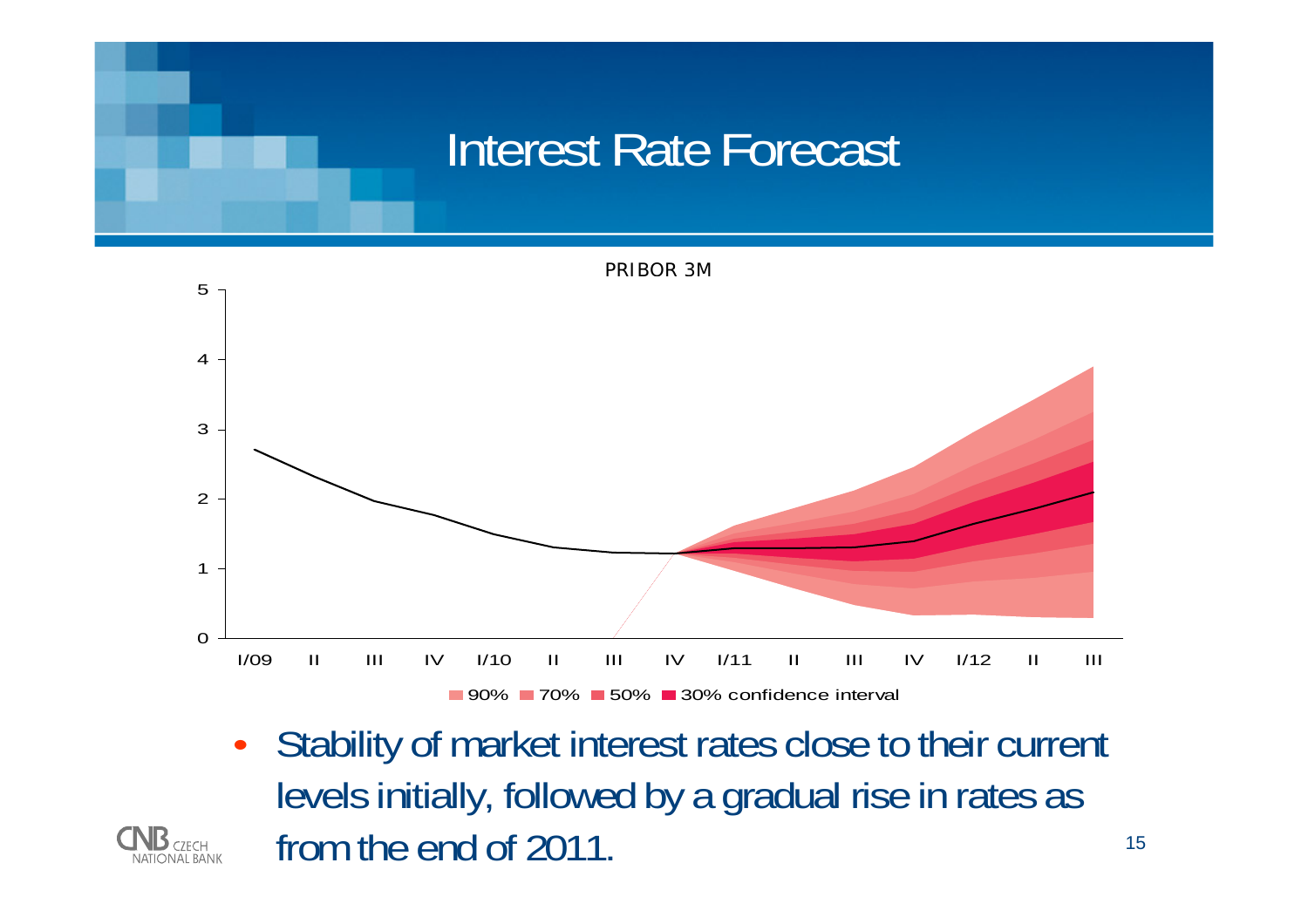Summary of the Comparison with Previous Forecast

- The overall change in inflation forecast is small.
- Slightly higher net inflation vs. lower regulated price growth in 2011.
- The GDP forecast increased both for 2011 and 2012.
- The expected exchange rate and wage growth change only marginally.
- The interest rates start to grow somewhat sooner.

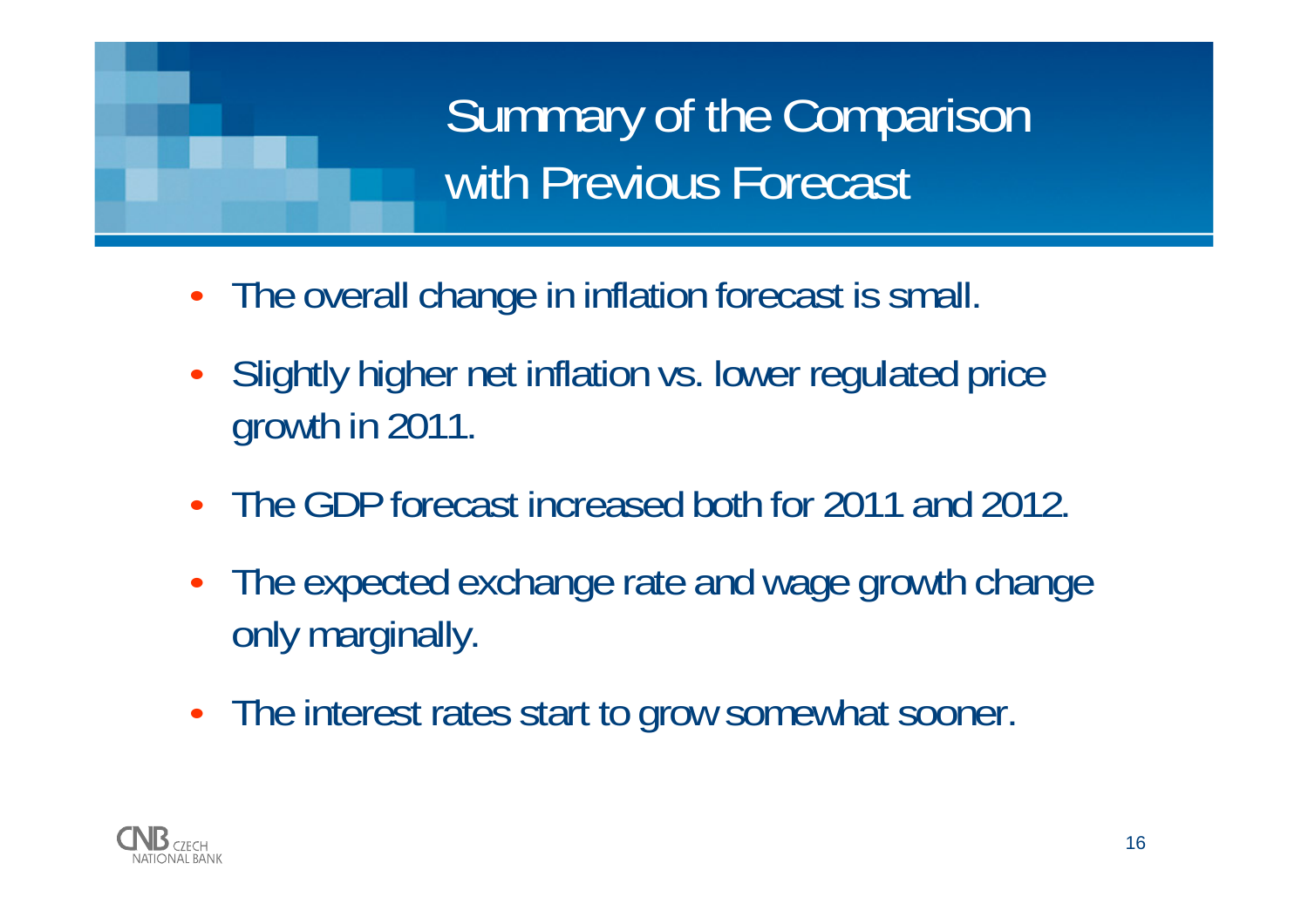## Comparison with Previous Inflation Forecast (i)

CPI Inflation (y/y, in %)



• The change in inflation forecast is small.

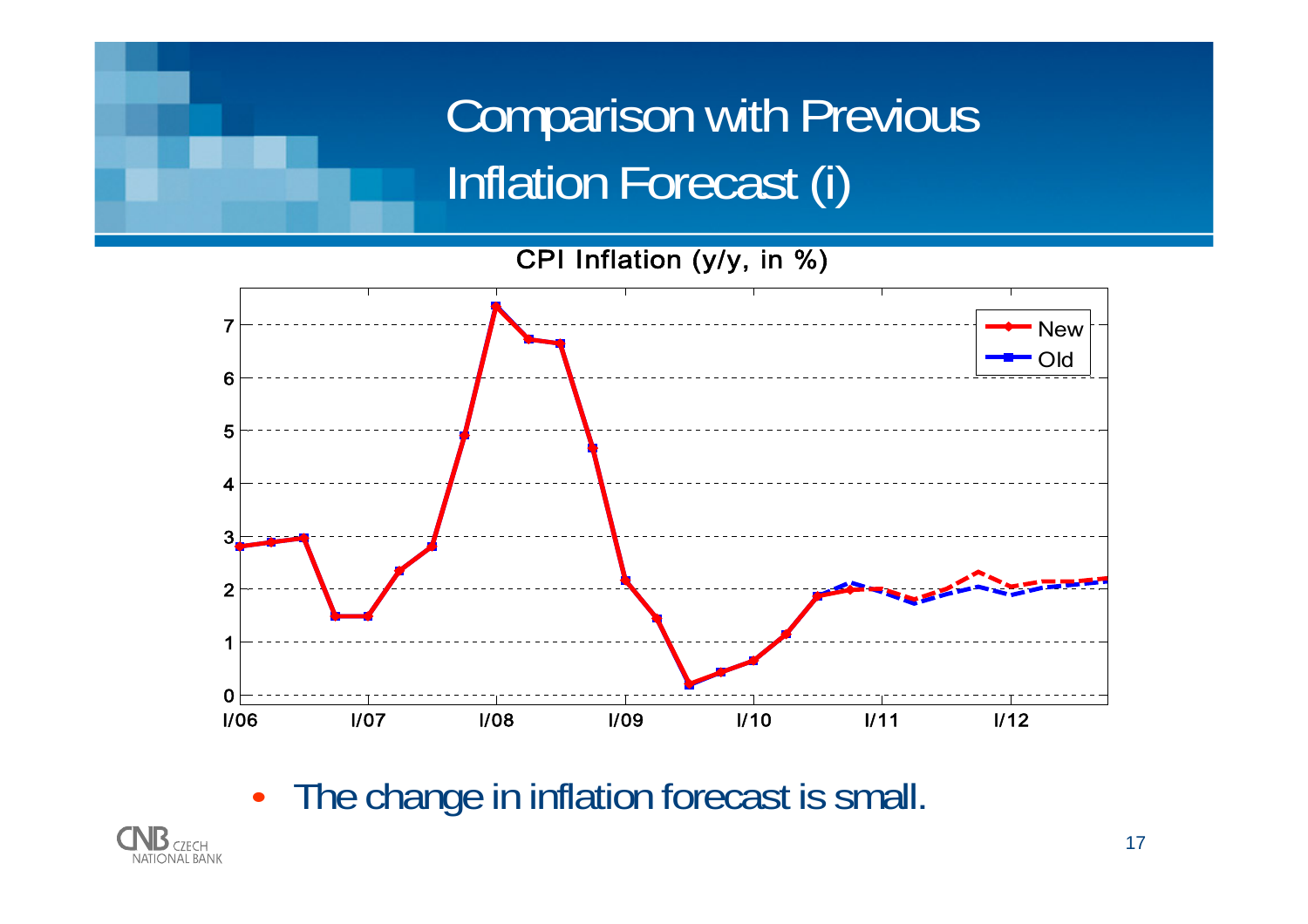## Comparison with Previous Inflation Forecast (ii)



- Higher net inflation forecast due to commodity prices.
- Lower growth of administered prices (electricity).

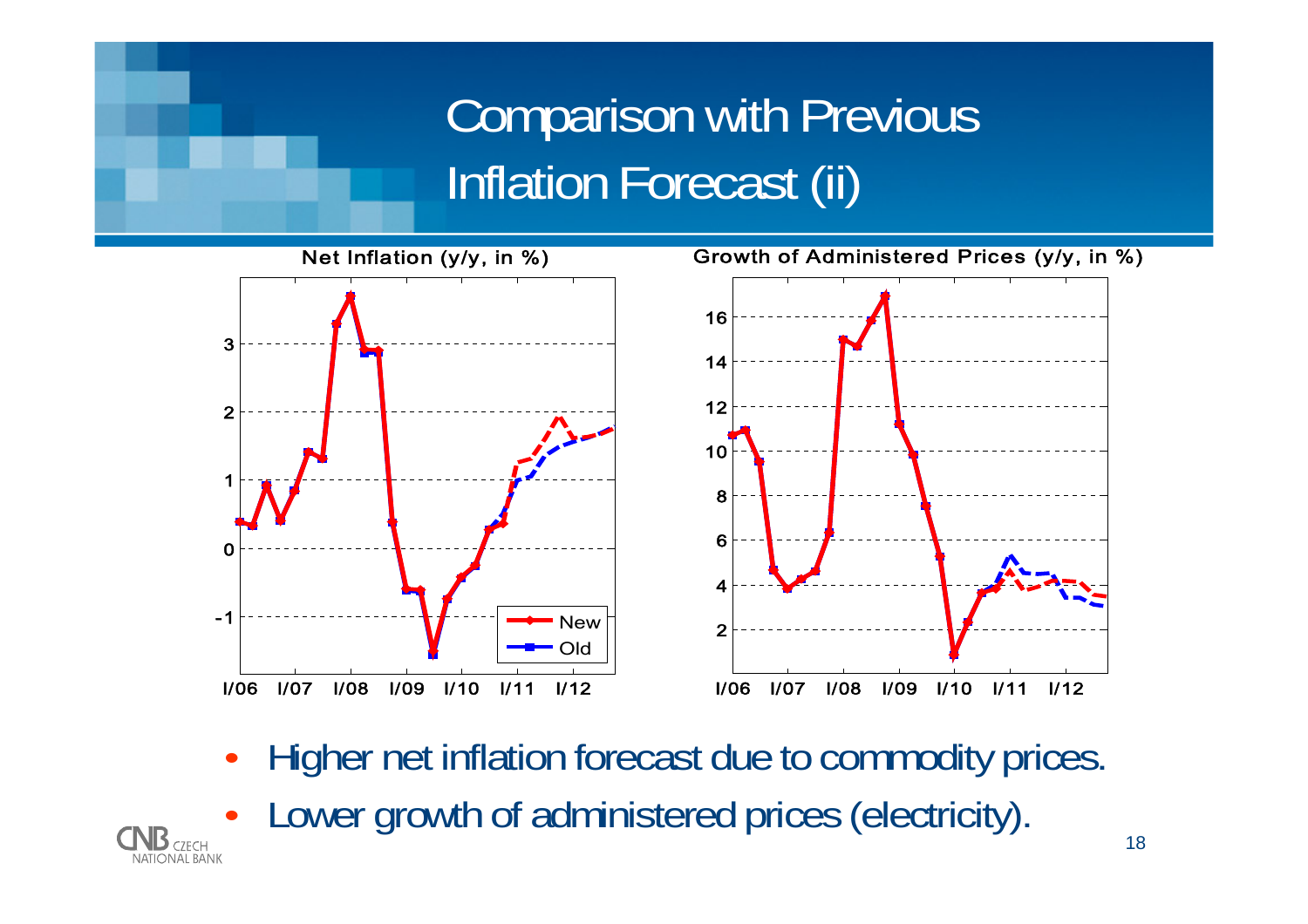## Comparison with Previous Inflation Forecast (iii)



• The forecasts of core inflation and food prices change only marginally.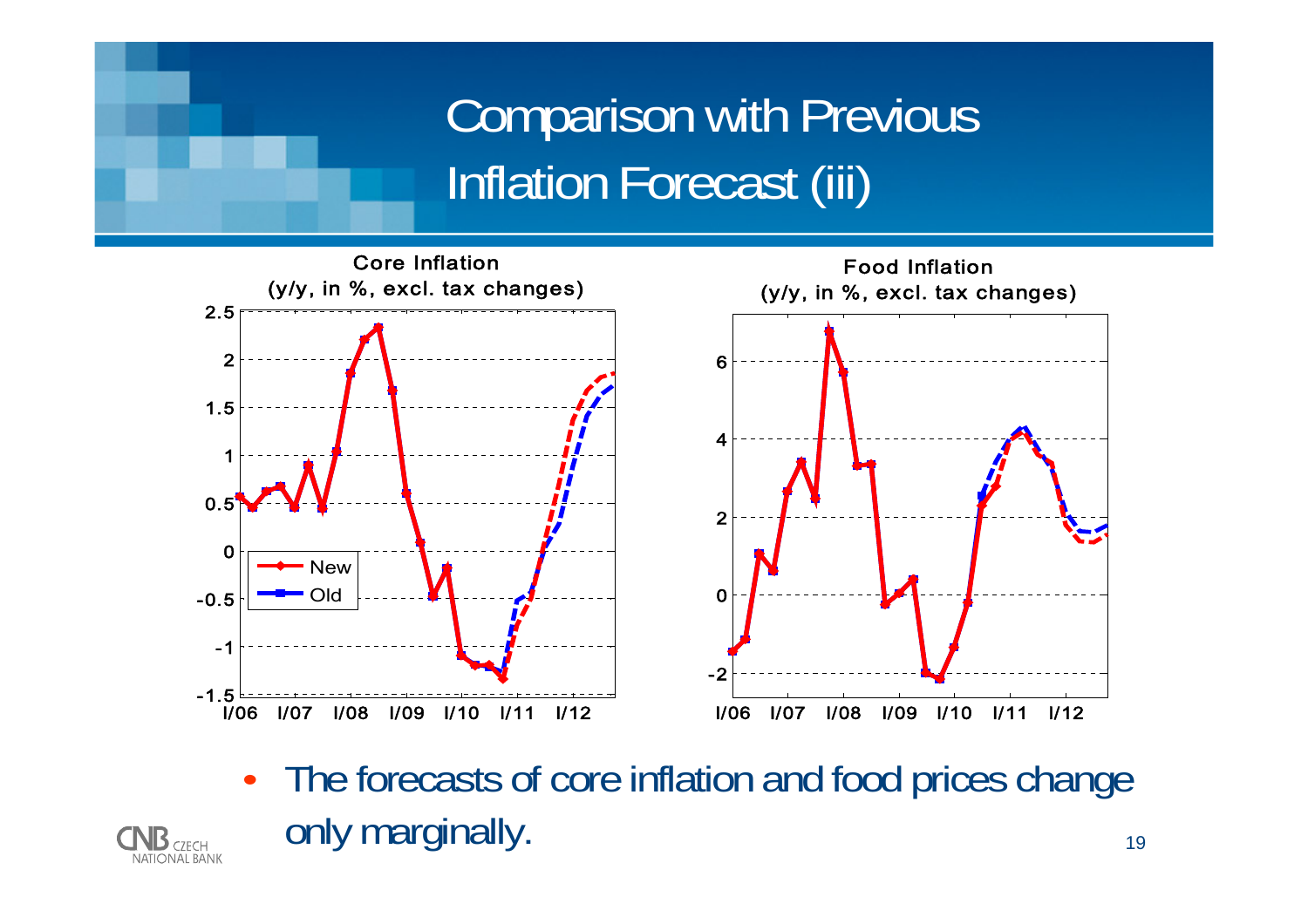## Comparison with Previous GDP Forecast (i)

#### GDP Growth (y/y, in %)



The y/y GDP outlook increases both for 2011 and 2012, mainly due to higher foreign demand.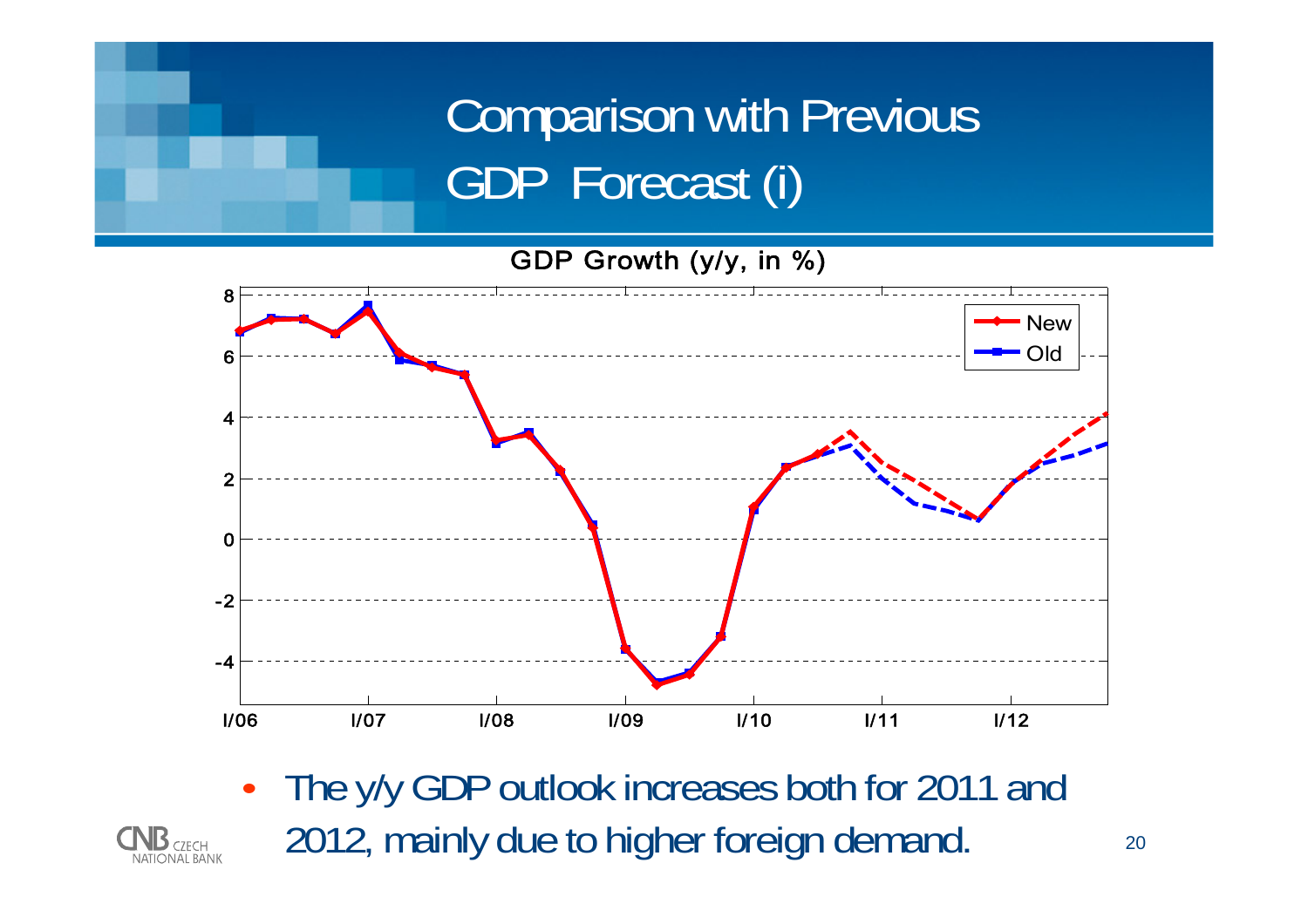## Comparison with Previous Aggregate Demand Forecast



21• Higher investment, import and export growth in the near term. Consumption forecast almost unchanged.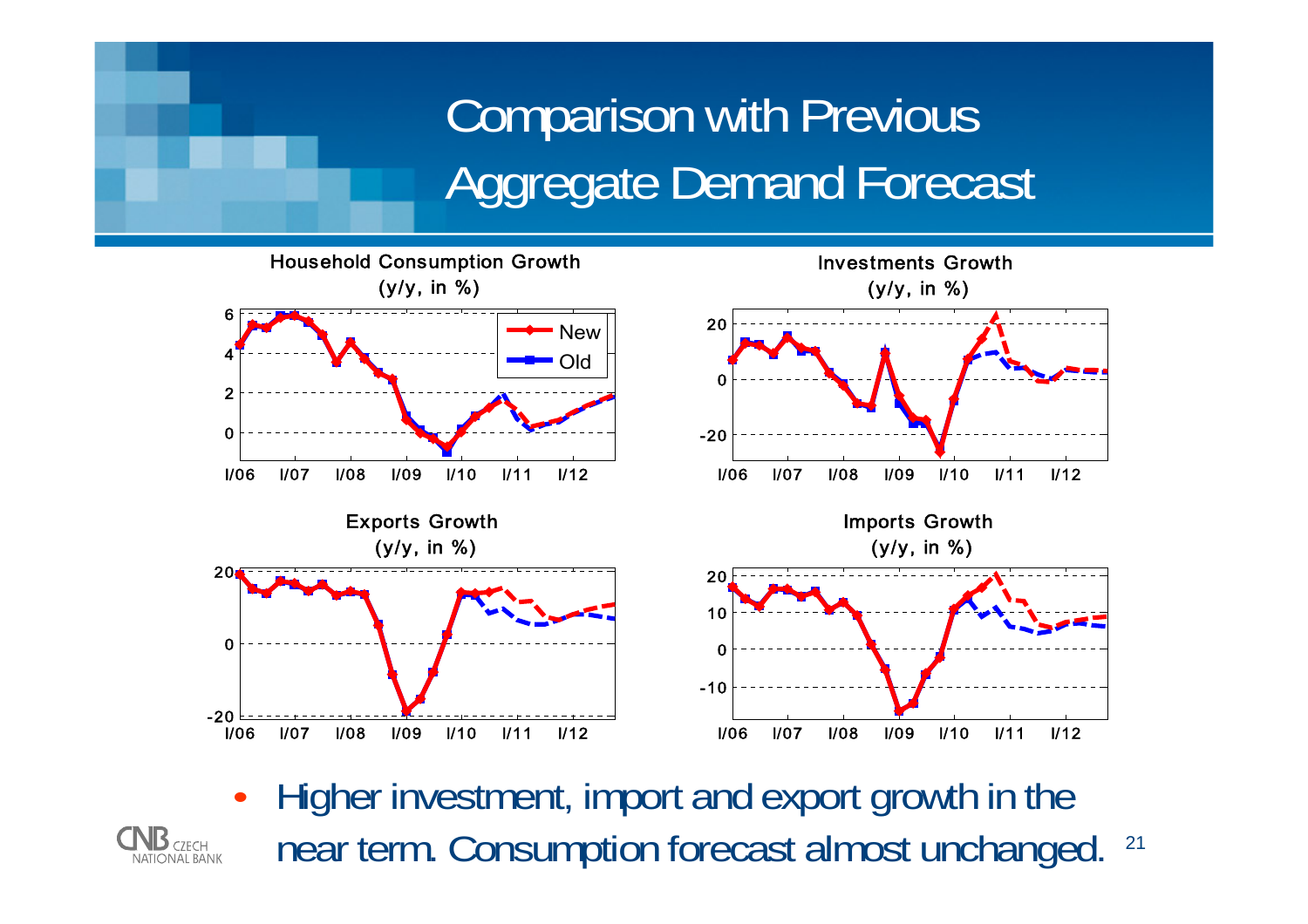#### Comparison with Previous Labour Market Forecast



• Changes in the labour market forecast reflect lower observed wage growth and higher GDP outlook, but overall are quite small.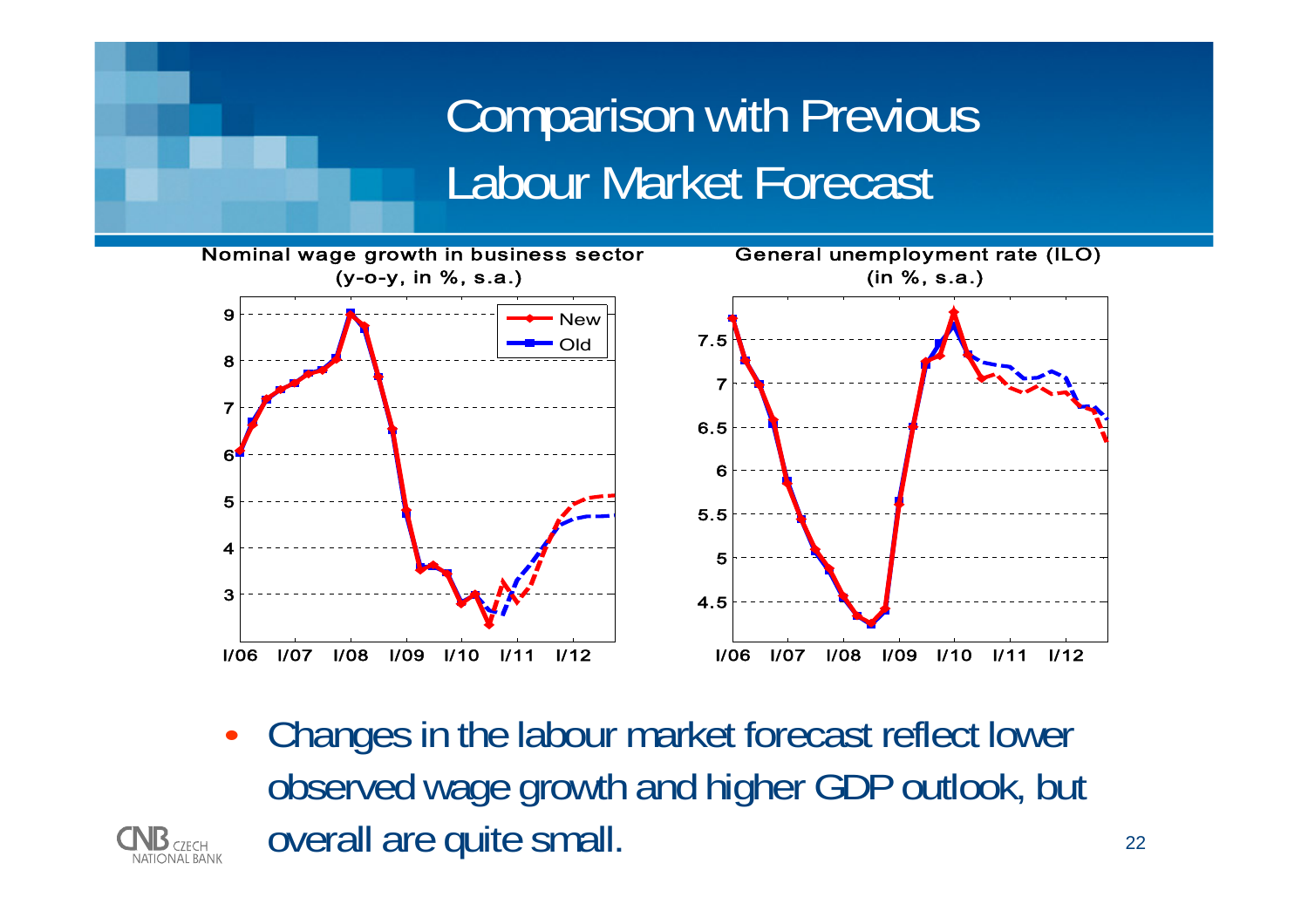# Comparison with the Previous Exchange Rate Forecast

#### CZK/EUR



• The exchange rate path is similar to the previous forecast.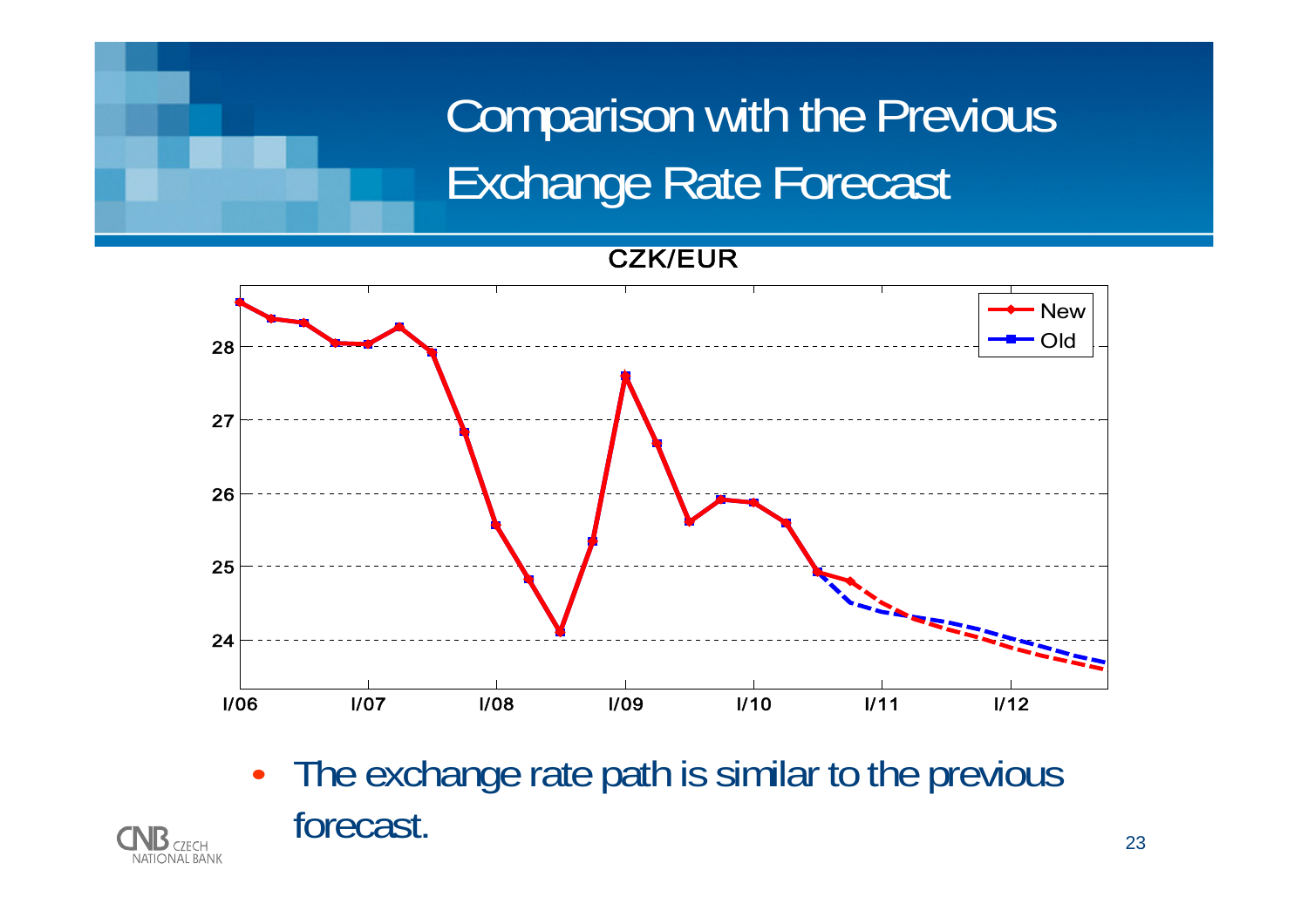#### Comparison with the Previous Interest Rate Forecast

3M PRIBOR (%, p.a.)



• The interest rate starts to increase slightly sooner than in the previous forecast.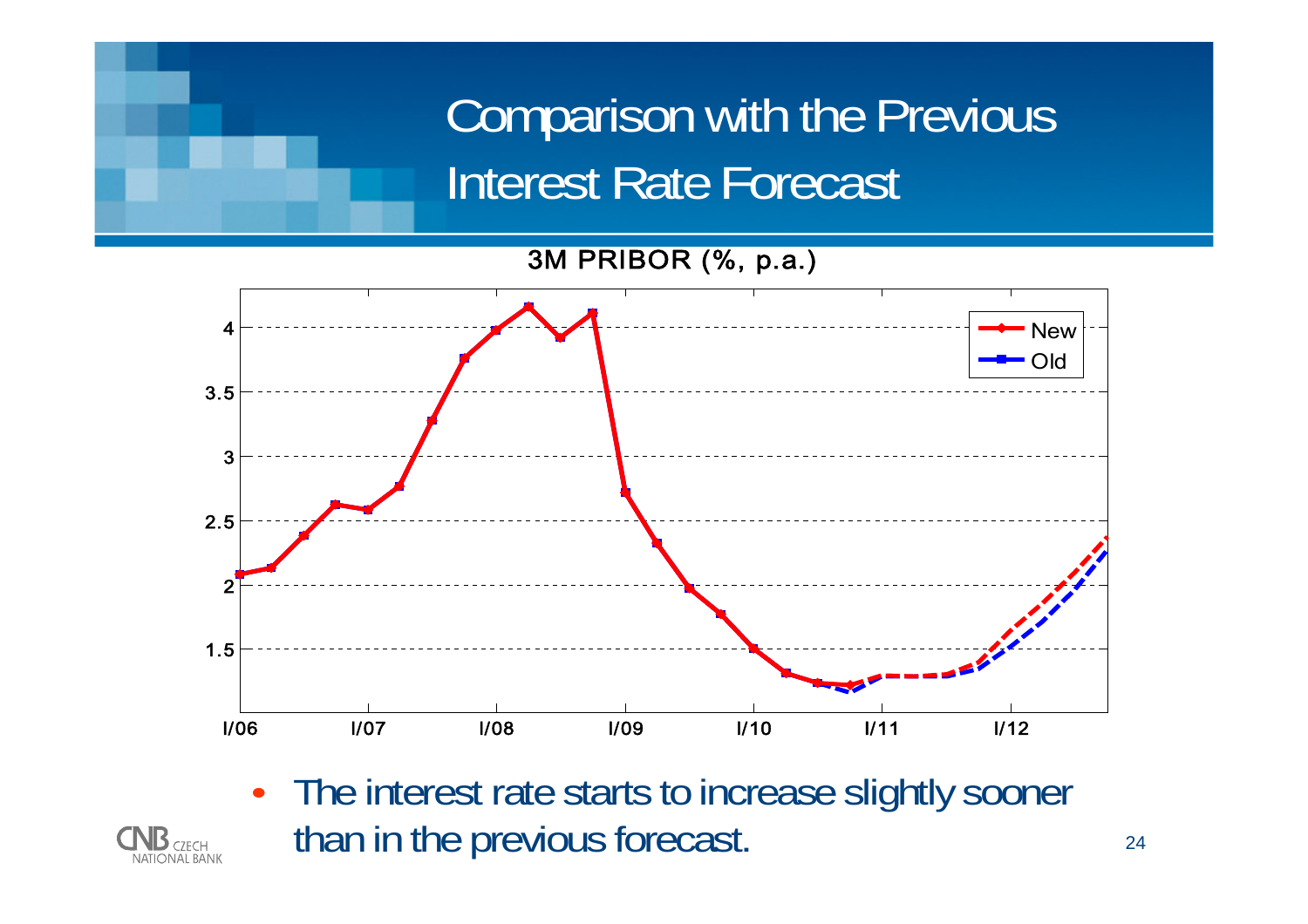## Interest Rate Forecast Change **Decomposition**

3M PRIBOR0.40.3 0.2Observed data, initial state Foreign outlook 0.1 Administered prices Government consumption  $\bullet$ NTF exchange rate  $\mathbf{0}^{\prime}$ NTF inflationExpert judgement-0.1 -0.2-0.3 2011:3 2012:1 2012:3 2011:1

• The upward effect of external outlook starts to dominate as from the end of 2011 .

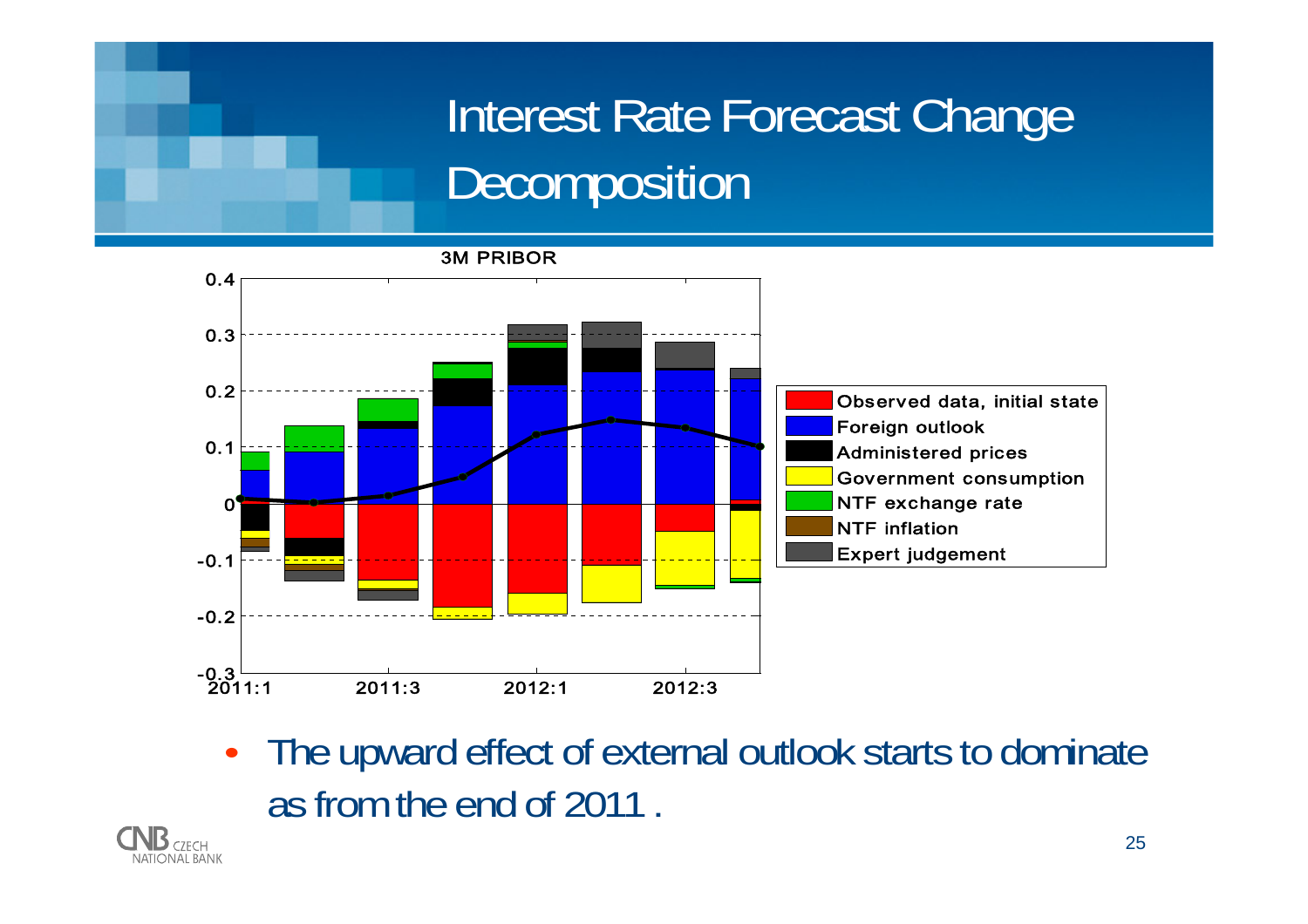#### Alternative scenarios

- Alternative scenarios reflect the high uncertainty concerning the external economic outlook.
- Full-fledged simulations of alternative developments abroad (NiGEM) and their impact on the domestic economy.
	- A rise in global commodity price indexes (20 % for 3Ys)
	- "German engine" scenario (higher EA growth by 0.5 p.p.)
	- Escalation of Euro area debt crisis (lower EA growth by 1 p.p.)

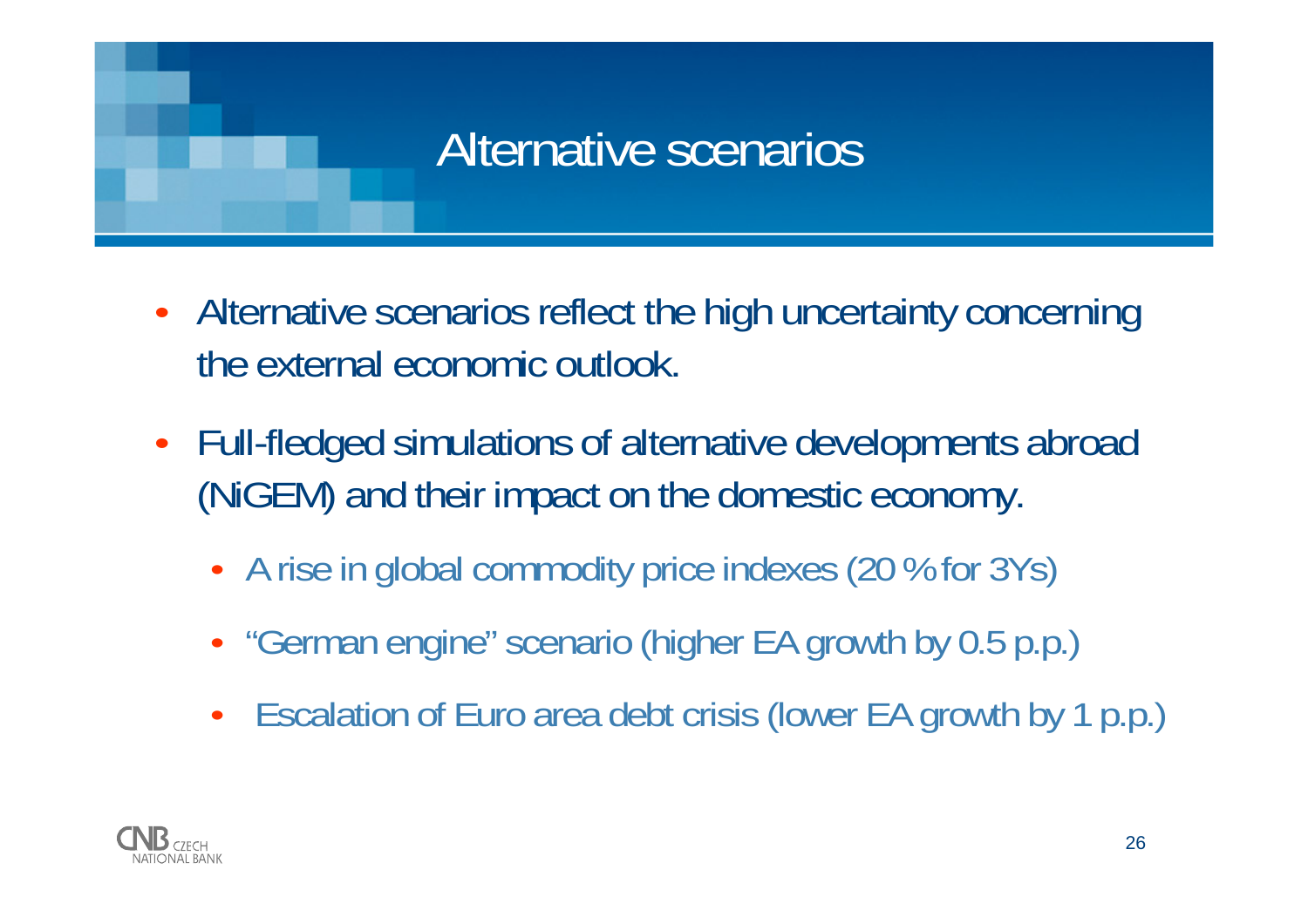#### Alternative scenarios